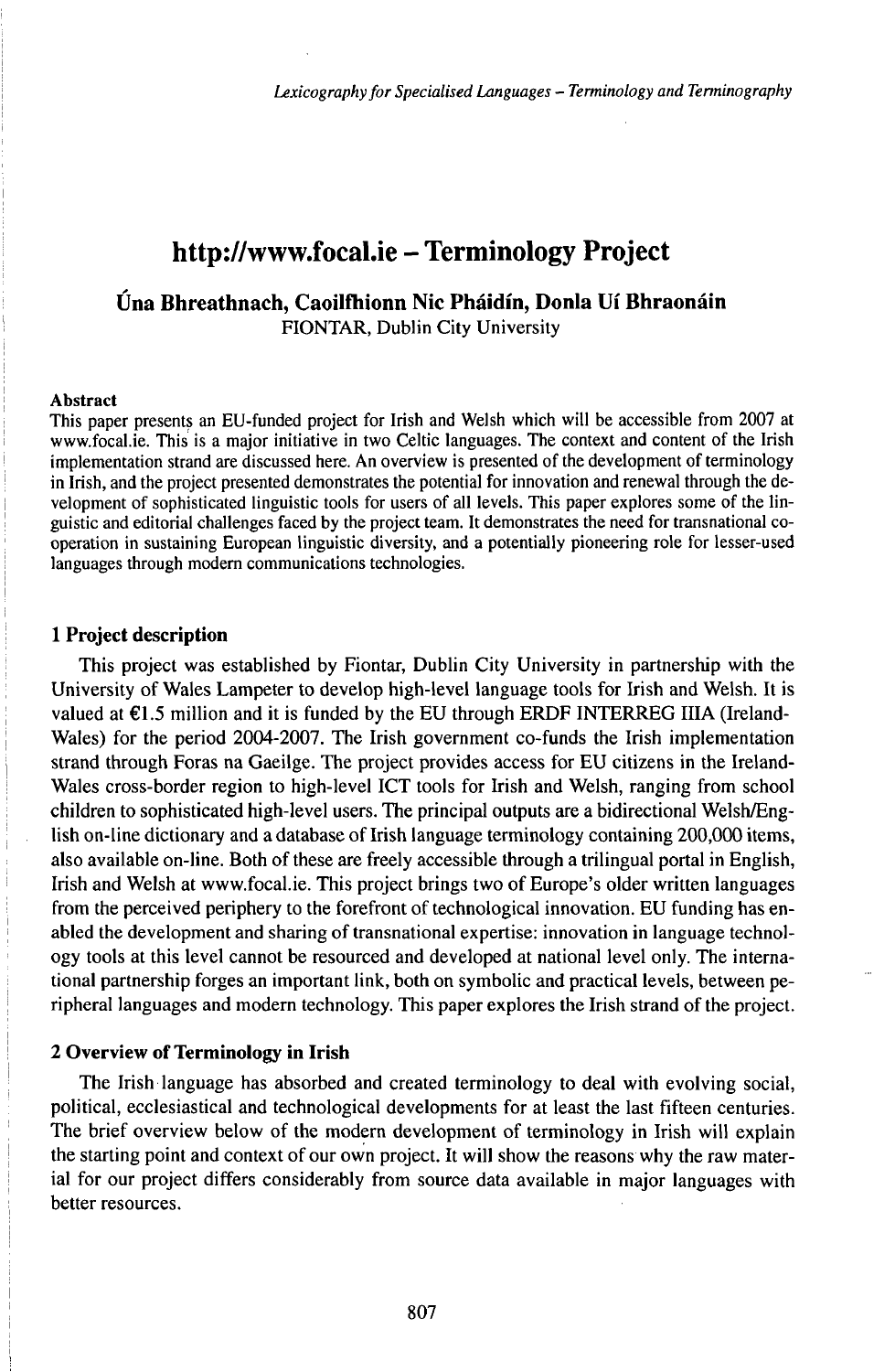As a threatened language emerging from colonialism, building a base of modern terminology in frish was a daunting prospect. During the struggle for national independence and later after the foundation of the Irish State in 1922, its development was driven largely by the needs of the education system, and to a lesser degree to serve state requirements in law and public administration. The media was also a significant driver of development and dissemination.

The Irish government established an official Terminology Committee in 1927 to create and validate terms. This lapsed in 1939, and in 1968 the Permanent Terminology Committee was established under the Department of Education. Under the British-Irish Agreement of 1999 this committee passed to the all-freland body for language promotion, Foras na Gaeilge. One terminologist is employed by this agency and under-resourcing of this important function has been an issue for decades.

The system of term creation and validation in Irish works by a series of voluntary, Government-appointed, domain-specific committees, monitored in turn by a steering committee. Since 1968, 22 domain-specific dictionaries have been published by An Gum, the state-run Irish-language publisher of dictionaries and textbooks in Irish. 7 dictionaries have been published by other bodies, including two by FIONTAR, ĎCU, in collaboration with the terminology committee, and over 20 further lists have been developed. Some of these have been issued in electronic format, but no integrated resource containing all available Irish-language terms existed before this project. The bulk of these 200,000 terms were developed in response to public or institutional demand.

There has recently been an increase in the demand for terminology in Irish, due to several factors. The Irish-language radio station, set up to provide radio programmes for people in Irish-speaking regions in 1972, is now broadcast countrywide and is on air 24 hours a day since 2001. An Irish-language television station, TnaG (now TG4), followed in 1996. FION-TAR, an Irish-language centre in Dublin City University established in 1993, offers 2 primary degree programmes and 2 postgraduate programmes in Business, Information Technology and Communications, all through the medium of Irish. The Official Languages Act 2003 requires all public bodies to provide a bilingual service to customers, both written and oral, and to publish annual reports and other documents bilingually. In 2005, Irish was given official working status by the EU Commission and provision will have to be made for the resulting demand for terminology.

#### **2.1** *User Profile*

The user profile of terminology in Irish differs from that of major languages. The native speaker base has continued to decline all through the 20th century. Developments in industry, modern media and tourism in the heartland, or Gaeltacht, have been achieved at a high linguistic price. Only a small proportion of modern terms in frish have general currency among native speakers, usually those LGP terms which are aired by the broadcast media.

In marked contrast to this, and not typical of speaker profiles elsewhere, generations of Irish people have learned frish since 1922, and a sizeable minority of these use the language daily, albeit many of them in school only. There are 339,541 daily speakers in the State. Of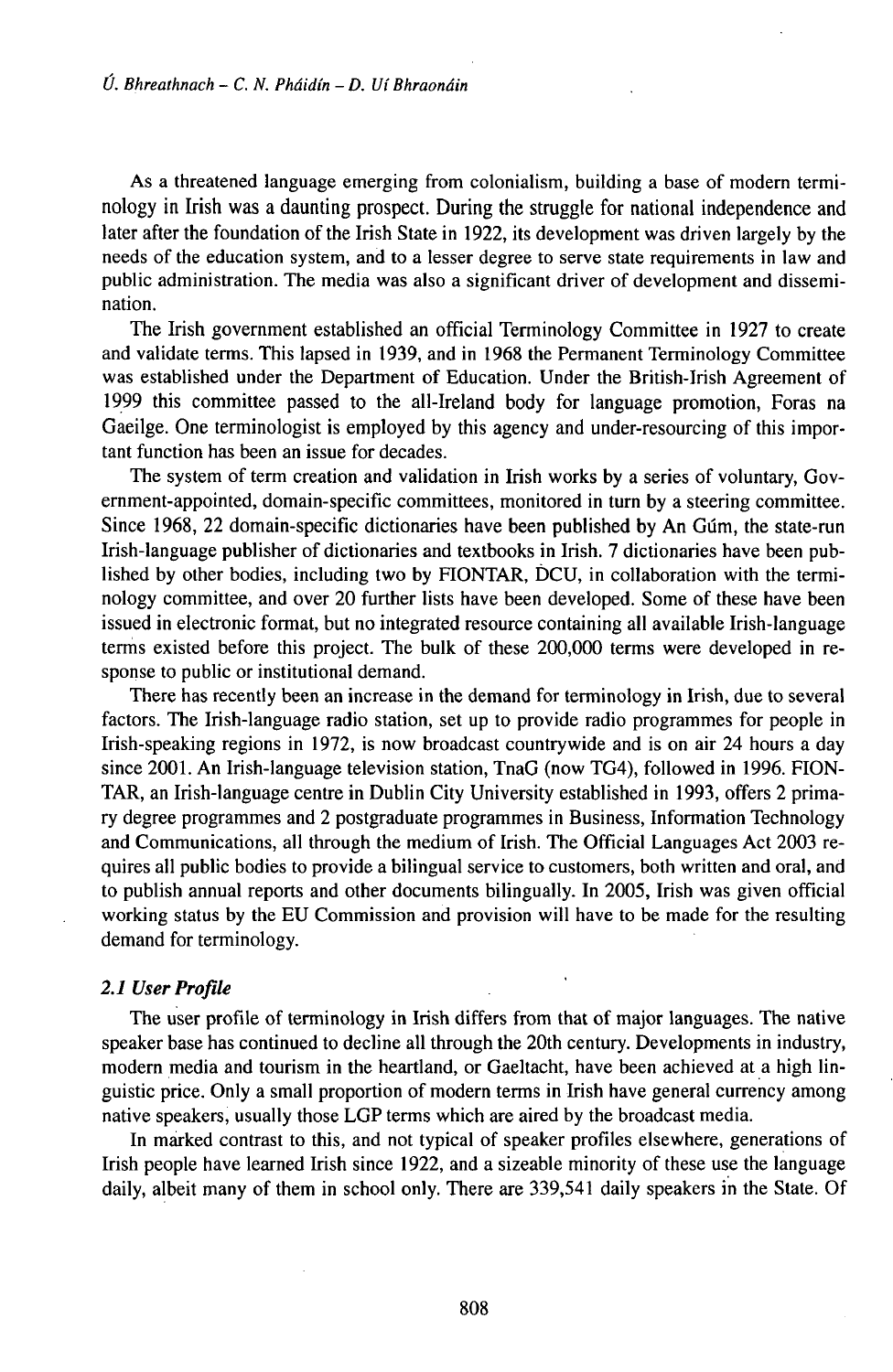these 33,789 live in the Gaeltacht, and 153,700 or almost half the total, live in Leinster (CSO 2002).

These L2 children of the Revival are typically well-educated, urban, many living and working on the east coast. Some thousands of daily speakers use frish in a variety of highlevel domains, principally education, media, public administration and law. This is reflected by the predominance of certain domains in the demand for terminology. Activities like sport, leisure, cooking and gardening are therefore under-represented in our project database and, conversely, business, computing, pedagogical terms and popular science terms (rather than specialised medical terms, etc.) feature very prominently. Unlike Catalan, for example, Irish was never established as a language of industry or trade, or in the health sector, major areas where education and practice have been conducted almost exclusively through English.

## **3 The** *www.focal.ie* **project**

## *3.1 Perspective*

The www.focal.ie project provides a solution to the difficulties of public access to frish terminology. Before this project, sources were dispersed, and the provision was utterly inadequate, bearing in mind that study of Irish is mandatory for all frish children while in school, normally up to the age of 18. The latest authoritative English-Irish dictionary was published in 1959. The New English-Irish Dictionary project, commenced by Foras na Gaeilge in 2003, will take some years to complete, and is limited to 50,000 headwords. This puts the need for www.focal.ie and its potential user base into perspective. We are particularly encouraged by the exponential growth in the number of searches on the Welsh dictionary (from 209 searches per month when it was launched in 2002 to 200,000 per month this year). This resource has largely displaced sales of printed dictionaries.

# *3.2 Project Development and Content*

As inheritors of old - sometimes very old - data from a huge range of fields, we have faced some editorial challenges which will be familiar to anyone working in the development of resources for lesser-used languages. There are two broad reasons: our terms are general and our term-concept relations are looser than a terminologist would like.

Firstly, our terminology is very general. Because we are including *all* the official terminology developed by State terminological committees over the last forty years, we are drawing from an extensive list of sources. Some lists and dictionaries deal with broad subjects like computing, philosophy and home economics; there are other miscellaneous lists containing the terminology committee's responses to queries by the public.

Some entries would not normally be considered strictly LSP: verbs like 'scheme' or 'schedule' are included. This is so because the bilingual EnglishArish dictionaries currently available are limited and outdated (de Bhaldraithe 1959; Ó Dónaill 1978); general language words therefore have to be created or rediscovered and publicised, especially with the growth of the translation sector.

Secondly, we have decided not to do any data modelling. Modelling is a project best carried out at the term-creation stage anyway, and would be virtually impossible with the vast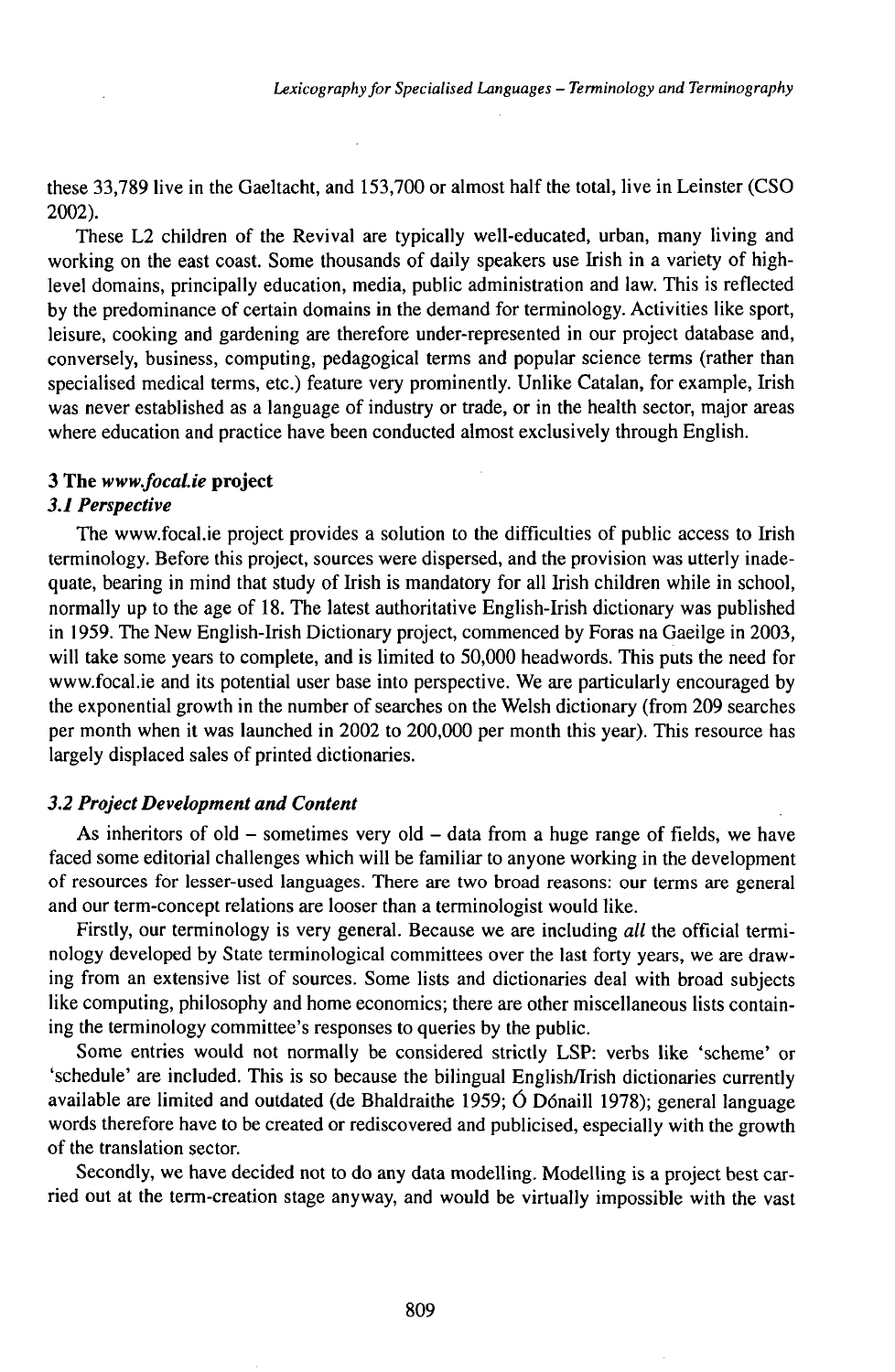quantities of old data we have inherited. However, we have included a way to create links between concepts, a kind of high-tech 'see also'.

Thirdly, we do not have a strict correlation <sup>1</sup> concept-1 term, as a strictly LSP collection would. We do not even have this model for the concepts in our collection which are *definitely* LSP. This situation has evolved for several reasons. Due to a seriously under-resourced information storage and publishing system in the past, it was difficult for those responsible for coining new terms to find out easily if and how a term had previously been translated. Terms were published in lists of assorted terms or in dictionaries in which they sometimes did not logically 'fit'. Forinstance, 'nursing home', 'drunken driver' and 'paperweight' are all included in a list of telecommunications terminology. The search system improved with the use of computing, but was still slow, complicated and unreliable. As a result, a small but significant number of terms were translated several times, and either spelled differently or translated in an entirely different fashion. Furthermore, users presented with a range of non-integrated sources found it difficult (and, often, were not qualified) to investigate and differentiate between these versions. This problem had of course been noticed but only became a major issue with the compilation and integration of data in this project. At this stage some of these terms have entered the vocabulary; others have not and can safely be deleted by the terminology committee.

In our project, it was necessary for us to include all terms which have been published or are in use. In order to deal with the issue of multiple terms for each concept, we are using an LSP concept-based rather than an LGP headword-based approach.<sup>1</sup> This also means that the database is reversible. We do, however, label terms as 'preferred', 'familiar' etc, and show preferred terms at the top of the term list. This will be a resource for terminologists in future, as they work their way through the data and make decisions about its status.

# *3.3 Users and how best to serve them*

As discussed above, the www.focal.ie project encompasses all the terminology which has been produced by the Irish State terminology committee, and this covers a very broad range. Our potential users are also very varied. As there is no other accessible source for terms, we expect to have users from primary school age up to professional level searching our system.

Definitions are not included because it is commonly agreed that they are of little benefit to the general user, and that usage samples and context notes are better for demonstrating use. We have included some usage samples where possible, as is the norm in bilingual dictionaries, each phrase accompanied by a translation. From a resource perspective, this feature is an additional aspirational deliverable which will not be fully implemented within the lifetime of the current project. It is, however, of considerable interest to the editors. As in other minority languages, Irish has lost many idioms in favour of direct translation of English phrases. Usage samples transmit some of the richness and flavour of the language to the user. We feel that we can do this precisely because our terminology is not aimed at the specialist but at the general user.

<sup>1</sup> Mechura (2006, forthcoming), also presented at this conference, deals with this issue in more detail.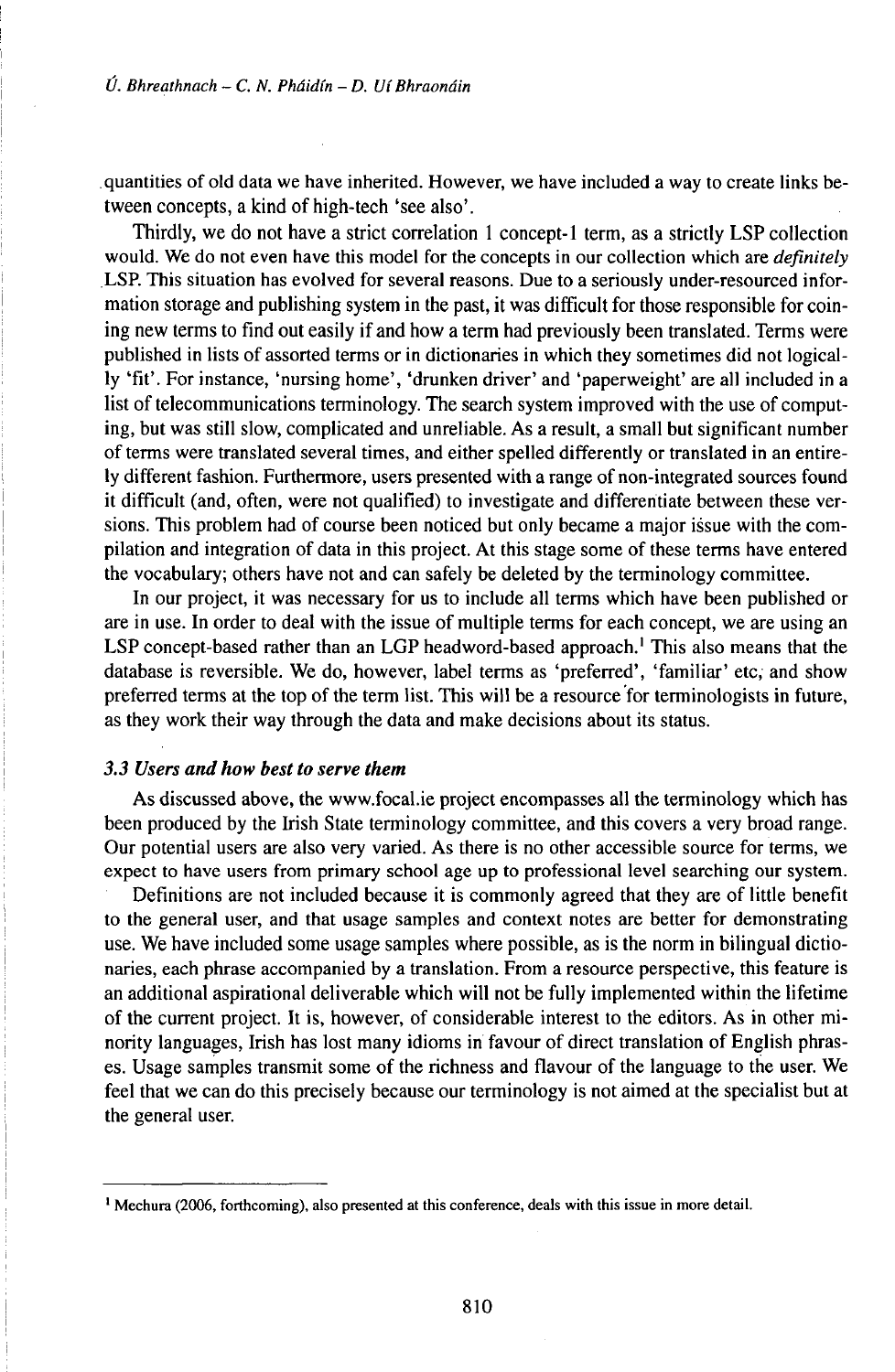Unusually for a terminology database, we decided to provide grammatical information  $-\frac{1}{2}$ labels and grammatical forms. As we noted above, many of our users will not be specialists, either in the subject area or in Irish grammar. For most users, Irish is a second language, and grammatical labels and forms will assist them in using terms correctly. Therefore each term (English or Irish) has at least one grammatical note attached to it; genitive and plural forms are given for Irish nouns, and verb forms are given.

We feel that this flexible approach to the boundary between LSP and LGP, between terminology and lexicography, works well in our situation, mediating the territory between our data and our users.

#### *3.4 Television and Radio Terminology*

An important output of this project is an expanded and updated version of the *Dictionary ofTelevision and Radio Terminology.* This was originally published in 1996, prior to the establishment of TG4, the Irish-language TV station mentioned previously. Numerous independent production companies, most working bilingually to some degree, are also flourishing. Due to the developments in broadcasting technology since 1996, mainly from analogue to digital, and the fact that a staff of mostly  $L1$  speakers of Irish had been working in the sector for 10 years, an expanded and updated dictionary was overdue.

Our methodology was more bottom-up than that which applied heretofore in term-creation in Irish. We acquired lists of digital-broadcasting terminology in English from the national broadcasting station, RTE, and more general broadcasting terminology from other professionals and academics. With the cooperation ofTG4 in the Conamara Gaeltacht, we established a working-group of <sup>11</sup> professional radio and television broadcasters and film-makers who work through the medium of Irish. We collaborated in compiling a list of the Irish-language terminology in everyday use and a list of English terms for which there was no Irish equivalent. Each member of the working group systematically examined the long list of English terms  $-$  about 1,200 terms in all  $-$  and suggested Irish equivalents.

This approach was adopted to maximise acceptance of terms by professionals and their use in the sector. It is important to note that the members of the working group undertook this work with great enthusiasm and interest and that a further list of suggested terms was later submitted by the independent film company Macalla, again validating our decision to involve the end-user in ownership of the process. All of these terms, both those already in use and those newly created (approximately 1,500 terms) were submitted to the state terminology committee and most were approved, some with minor changes. This methodology was possible due to the existence of a thriving Irish-language broadcasting and film sector with a critical mass of L1 frish speakers. It proved to be an efficient, enjoyable and cost-effective working model for term creation, which may be of relevance to future projects. It also reflects the emphasis on consultation and public mandate favoured by the UNESCO Guidelines for Terminology Policies, 2005.

#### **4 Conclusion**

Our approach to the management of a large volume of terminology for a diverse public may well be of interest to others concerned with language corpus planning in lesser used lan